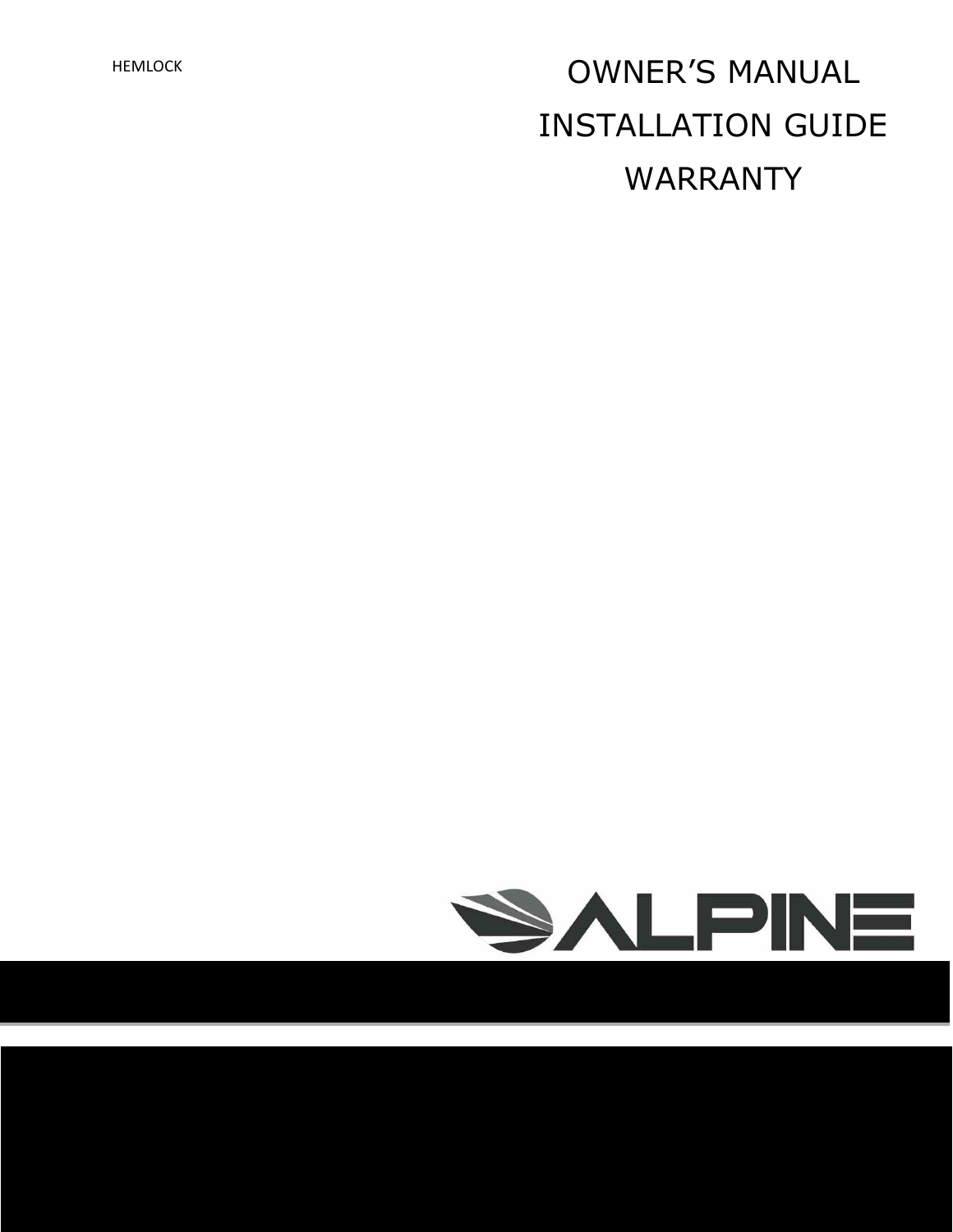## **OWNER'S MANUAL**

THANK YOU FOR CHOOSING TO BUY AN ALPINE HAND DRYER.

#### **WARNING**

A comprehensive installation guide is enclosed with the unit packaging. This contains detailed information on the correct installation of the unit which MUST be adhered to completely. Damage caused by incorrect installation is not covered by your warrantee. If hardwired, installation MUST be by a qualified electrician. The instructions in this manual and the installation guide must be followed completely. Failure to do so may result in incorrect operation, damage to property and/or personal injury. Alpine Industries will not be held liable for any damage to property or personal injury, or any loss of business or revenue, if you, your staff, your installer or service engineers have not followed the instructions given in this manual and the installation guide.

## **IMPORTANT SAFETY INSTRUCTIONS**

### **WARNING**

TO REDUCE THE RISK OF FIRE, ELECTRIC SHOCK, OR INJURY, NOTE THE FOLLOWING:

This unit is not intended for use by persons (including children) with reduced physical, sensory or reasoning capabilities, or lack of knowledge, unless they have been given supervision or instructions concerning use of the unit by a person responsible for their safety.

Do not use hand dryer for any purpose other than drying hands. Use this unit only in the manner intended by the manufacturer.

Before servicing, switch the power to off at the service panel. Ensure the switch is locked to prevent the power from being accidentally switched on. If the means of switching off the power cannot be locked, securely fasten a prominent warning device, such as a tag, to the service panel.

Children should be supervised to ensure that they do not misuse the unit.

Do not obstruct air inlet holes or outlets.

If you have any further questions contact the manufacturer.

## **CAUTION**

Your hand dryer should be located indoors. To reduce the risk of fire or electric shock, do not expose the internal mechanisms/components of this unit to moisture.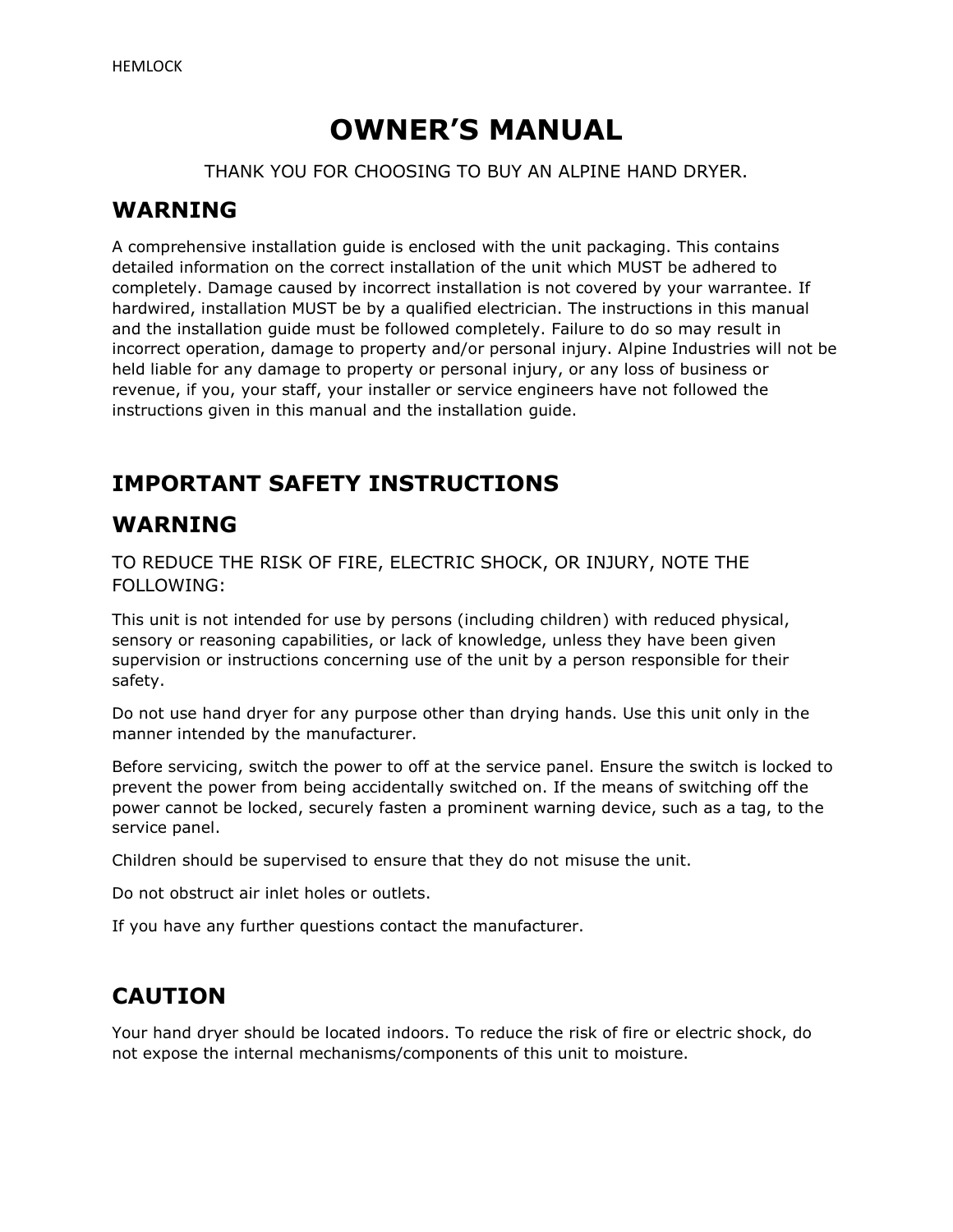## **USER SUGGESTION**

To confirm correct hand location, position hands so that LED light is visible on them.

## **CLEANING / MAINTENANCE**

Before servicing or cleaning the unit, switch power to off at the service panel. Lock to prevent power from being switched on accidentally.

If you cannot lock the service panel, securely fasten a prominent warning device, such as a tag, or label, to the panel.

### **WARNING:**

Do not pressure-wash the unit.

Do not clean the filter or allow it to come in contact with water.

#### **OUTSIDE**

Gently wash cover and air inlet holes using a soft cloth, lukewarm water, and a nonabrasive cleaner.

#### **INSIDE**

Alpine recommends regularly checking and cleaning the insides of your machine to ensure proper performance. Use a soft dry cloth or brush to gently remove dust from parts and inlet holes. If your unit contains a filter, be sure it does not come in contact with water.

## **INSTALLATION GUIDE**

### **WARNING**

For proper electrical connections, check your local building codes.

If hard wired, unit must be installed by a qualified, licensed electrician.

#### **PRE INSTALLATION WIRING**

Ensure that the electrical supply corresponds to that shown on the rating sticker of unit. Permanent damage to the unit may result if connected to any electrical supply other than that stated on the rating sticker of the unit.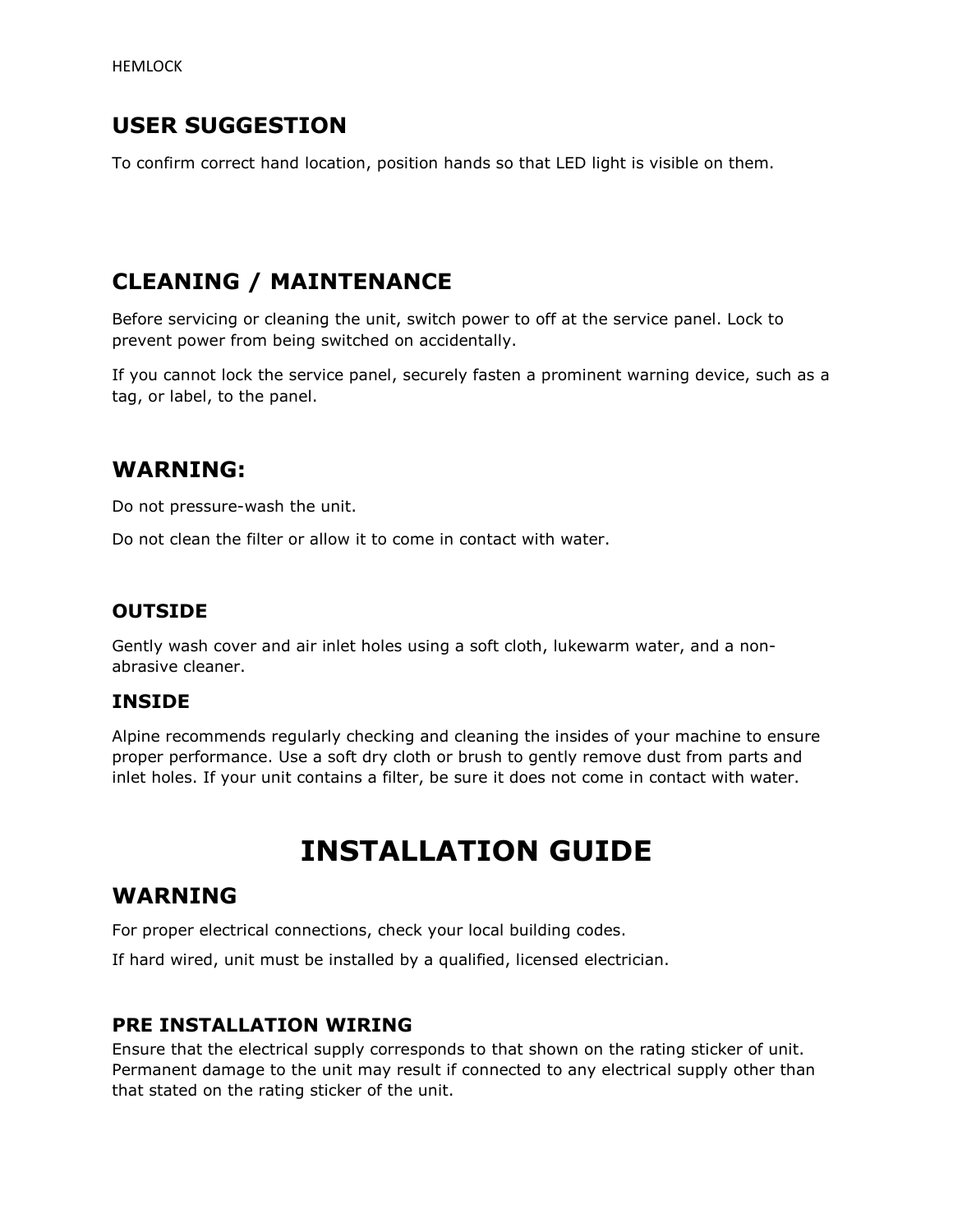Confirm that the electricity at the main panel is switched to off before installing or maintaining the unit.

| <b>Hardwiring</b>   |                             |
|---------------------|-----------------------------|
| Live/Hot wire       | brown, or red               |
| <b>Neutral wire</b> | black, blue, white, or gray |
| <b>Ground wire</b>  | green, or yellow            |

The unit must be protected by an independent circuit.

#### **INTALLING THE HAND DRYER UNIT**

**CAUTION:** Make sure that no electrical wiring or pipe work are located directly behind area of drilling.

Be sure there is no obstruction between floor and dryer. If mounted over counter top place dryer no less than 16 inches above counter. Do not install dryer over wash basin.

- 1. If hardwired, disconnect power source of electricity previously bought to the hand dryer location.
- 2. Mark wall at appropriate mounting height according to height guide below.

| <b>Recommended Height Guide</b><br>From floor to bottom of dryer |            |  |
|------------------------------------------------------------------|------------|--|
| Men                                                              | 45"-114 cm |  |
| Women                                                            | 43"-109 cm |  |
| <b>Teens</b>                                                     | 42"-107 cm |  |
| <b>Young Children</b>                                            | 34"- 86 cm |  |
| <b>Handicapped</b>                                               | 38"- 97 cm |  |

- 3. Hold the template (supplied) against bare wall. Make sure that the line of template representing bottom of dryer is horizontal. Mark location of screws.
- 4. Remove shipping security screw located at center top of back-plate.
- 5. Use wretch (supplied) to remove the two mounting screws located at the side of the cover and lift cover up from base plate.
- 6. If electrical wiring entry is made from rear, remove the pre-formed knock-out from the base plate.
- 7. Attach base plate to the wall at the 4 previously marked points. Beware if you prefer unit not to meet wall use rubber gaskets supplied.
- 8. Attach cover to the base plate. Push bottom in first.
- 9. Replace screws previously removed from cover using wrench.
- 10.Restore power and test for proper operation.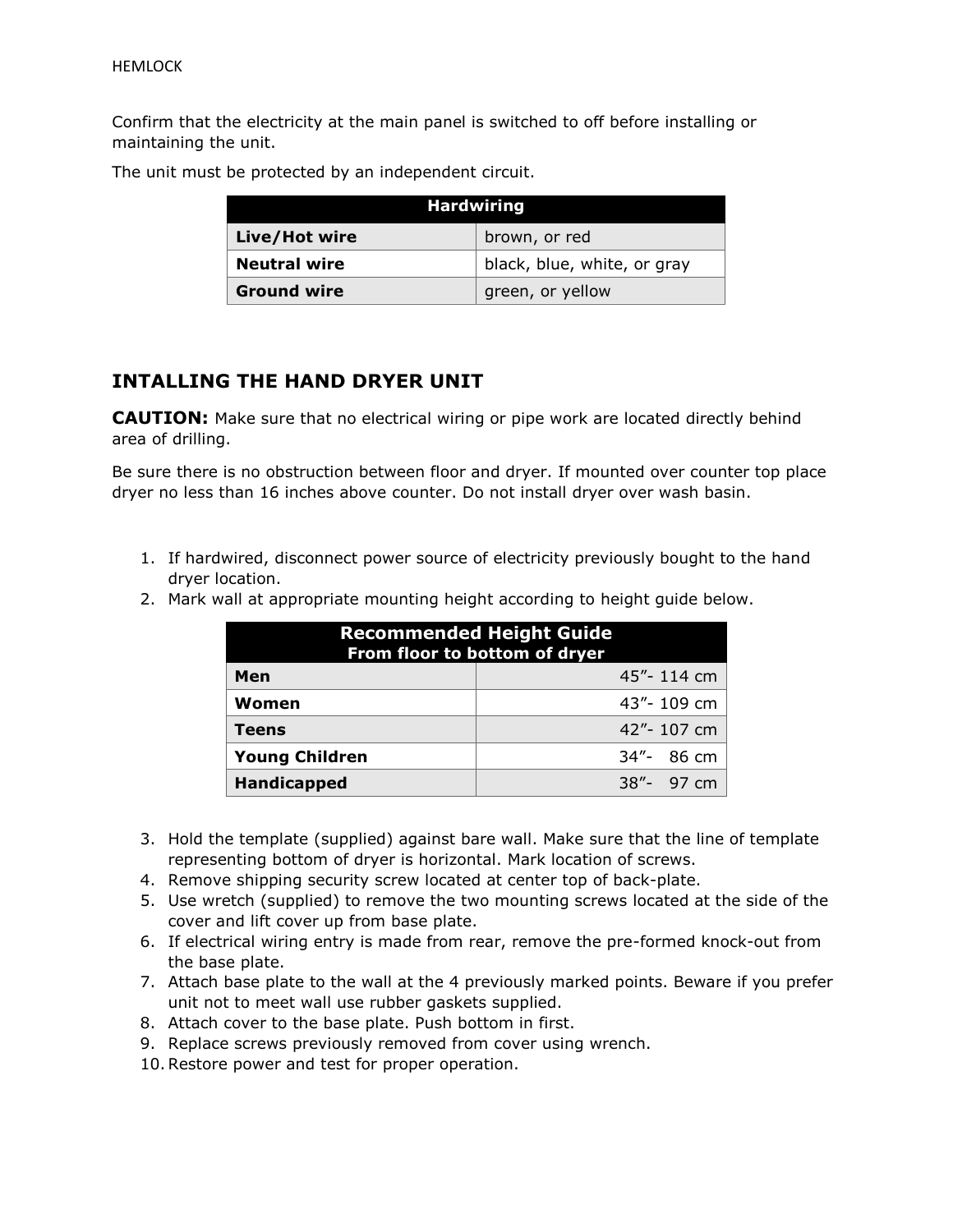## **TROUBLESHOOTING GUIDE**

Troubleshooting and internal maintenance must be performed by qualified service personnel.

| <b>Dryer fails to start</b>                                                   | Check if the fuse/circuit breaker is<br>working and if the power supply is<br>connected. Disconnect power and<br>remove dryer cover. Reconnect<br>power and check if the dryer is<br>receiving voltage at terminal block.<br>Replace electric circuit board and/or<br>microcomputer board and/or sensor<br>board. |
|-------------------------------------------------------------------------------|-------------------------------------------------------------------------------------------------------------------------------------------------------------------------------------------------------------------------------------------------------------------------------------------------------------------|
| Dryer turns on by itself, does not<br>always turn on, or does not shut<br>off | Ensure there is no obstruction on or<br>in front of infrared sensor next to air<br>outlet. Ensure there is no dirt on<br>sensor lens. Ensure dryer is not<br>mounted too close to a counter top<br>or object.                                                                                                     |
| Dryer heats up but no air comes<br>out                                        | Disconnect power. Remove dryer<br>cover and check for any obstructions<br>in the fan housing. Check the wire<br>connections to motor. Replace<br>motor.                                                                                                                                                           |
| Dryer blows cold air                                                          | Disconnect power. Remove dryer<br>cover and check for loose or<br>damaged wires. Check heating<br>element to see if burned. If so<br>replace heating element.                                                                                                                                                     |
| Dryer makes a ticking, whining<br>or buzzing noise                            | Disconnect power. Remove dryer<br>cover and check the brushes for<br>worn condition. If so replace<br>brushes. Check if fan is rubbing on<br>the housing as it is rotating.                                                                                                                                       |
| Dryer has a loss of air volume                                                | Disconnect power. Remove dryer<br>cover and check for obstructions in<br>the housing or air inlet. Check for<br>slow running motor or burning<br>smell. If so replace motor. Check if<br>filter is clean. Check if fan is<br>damaged. If so replace fan.                                                          |